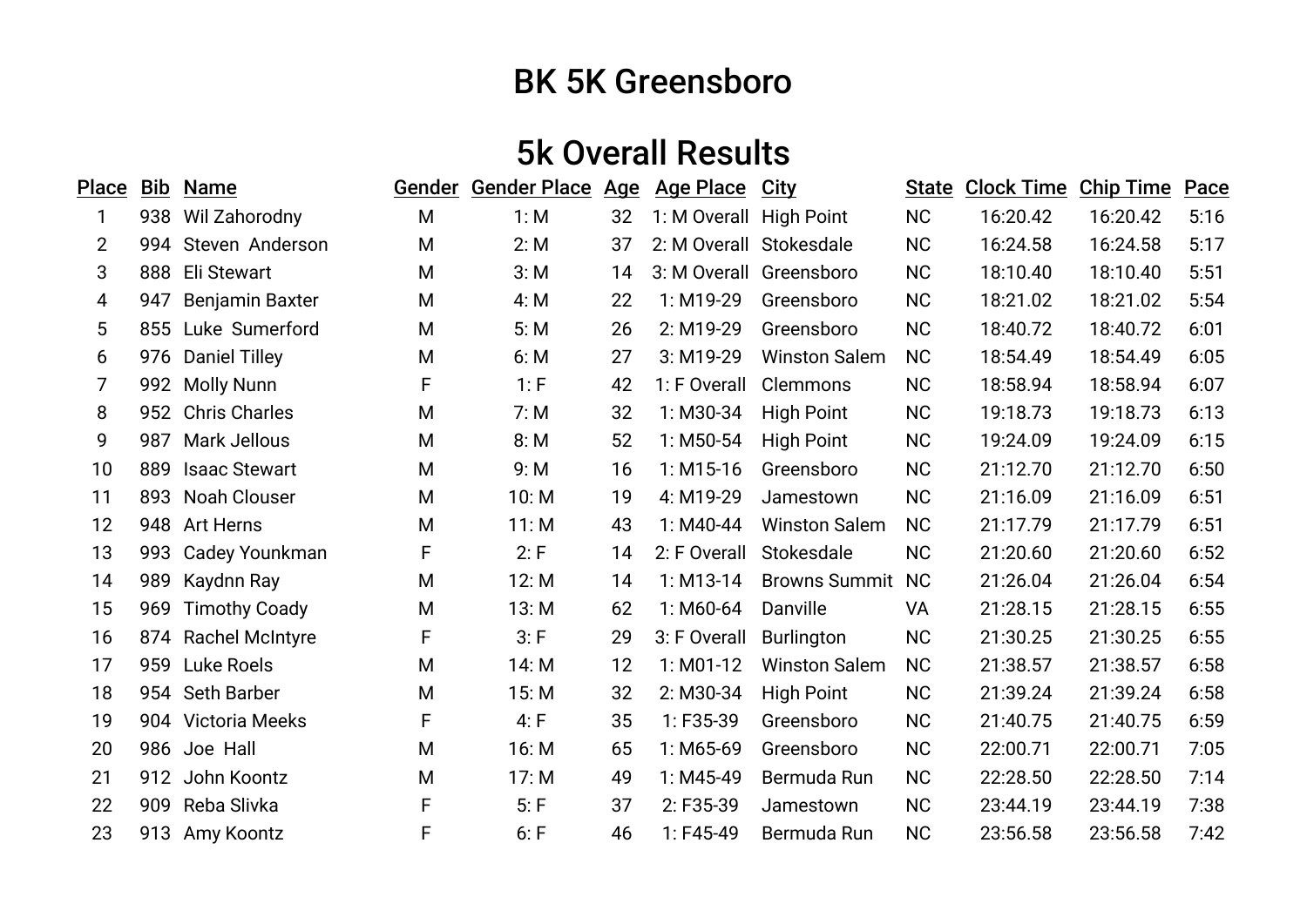| <b>Place</b> |     | <b>Bib Name</b>        |   | Gender Gender Place | <u>Age</u> | <b>Age Place</b> | <b>City</b>          |           | <b>State Clock Time Chip Time</b> |          | Pace |
|--------------|-----|------------------------|---|---------------------|------------|------------------|----------------------|-----------|-----------------------------------|----------|------|
| 24           |     | 953 Jamie Shields      | F | 7: F                | 31         | 1:F30-34         | <b>High Point</b>    | <b>NC</b> | 24:18.99                          | 24:18.99 | 7:50 |
| 25           |     | 915 Gavin Emms         | M | 18: M               | 13         | $2: M13-14$      | <b>High Point</b>    | <b>NC</b> | 25:19.89                          | 25:19.89 | 8:09 |
| 26           |     | 853 Kerry Urbine       | M | 19: M               | 51         | $2: M50-54$      | Jamestown            | <b>NC</b> | 25:30.82                          | 25:30.82 | 8:13 |
| 27           | 937 | <b>Lindsay Jarvis</b>  | F | 8: F                | 23         | 1: F19-29        | Clemmons             | <b>NC</b> | 25:42.66                          | 25:42.66 | 8:17 |
| 28           | 887 | <b>Clint Stewart</b>   | M | 20: M               | 44         | $2: M40-44$      | Greensboro           | <b>NC</b> | 25:44.57                          | 25:44.57 | 8:17 |
| 29           |     | 886 Sydney Stewart     | F | 9: F                | 9          | $1:$ F01-12      | Greensboro           | <b>NC</b> | 25:47.03                          | 25:47.03 | 8:18 |
| 30           |     | 894 Adrien Harrison    | M | 21: M               | 38         | 1: M35-39        | <b>High Point</b>    | <b>NC</b> | 25:57.75                          | 25:57.75 | 8:21 |
| 31           |     | 875 mike valle         | M | 22: M               | 39         | 2: M35-39        | Jamestown            | <b>NC</b> | 26:24.10                          | 26:24.10 | 8:30 |
| 32           |     | 882 Richard Gray       | M | 23: M               | 44         | $3: M40-44$      | <b>High Point</b>    | <b>NC</b> | 26:34.76                          | 26:34.76 | 8:33 |
| 33           | 931 | Jose Almanza           | M | 24: M               | 20         | 5: M19-29        | <b>High Point</b>    | <b>NC</b> | 26:54.03                          | 26:54.03 | 8:40 |
| 34           |     | 966 Nicholas Lorenzo   | M | 25: M               | 25         | 6: M19-29        | Greensboro           | <b>NC</b> | 27:14.73                          | 27:14.73 | 8:46 |
| 35           |     | 902 Jax Brainard       | M | 26: M               | 11         | $2: M01-12$      | Oak Ridge            | <b>NC</b> | 27:22.44                          | 27:22.44 | 8:49 |
| 36           |     | 930 Ransom Cope        | M | 27: M               | 18         | $1: M17-18$      | Greensboro           | <b>NC</b> | 27:25.26                          | 27:25.26 | 8:50 |
| 37           | 861 | <b>Stephanie Dowdy</b> | F | 10: F               | 28         | 2: F19-29        | <b>Winston Salem</b> | <b>NC</b> | 27:30.75                          | 27:30.75 | 8:51 |
| 38           |     | 860 Joshua Dowdy       | M | 28: M               | 30         | 3: M30-34        | <b>Winston Salem</b> | <b>NC</b> | 27:34.85                          | 27:34.85 | 8:53 |
| 39           |     | 958 Christina Roels    | F | 11: F               | 43         | $1:$ F40-44      | Winston-Salem        | <b>NC</b> | 27:44.99                          | 27:44.99 | 8:56 |
| 40           |     | 943 Gavin Moye         | M | 29: M               | 40         | 4: M40-44        | <b>Winston Salem</b> | <b>NC</b> | 27:54.14                          | 27:54.14 | 8:59 |
| 41           |     | 868 Kaden Harnphanich  | M | 30: M               | 9          | $3: M01-12$      | Oak Ridge            | <b>NC</b> | 28:00.94                          | 28:00.94 | 9:01 |
| 42           |     | 955 Julia Parker       | F | 12: F               | 8          | $2: F01-12$      | Greensboro           | <b>NC</b> | 28:01.65                          | 28:01.65 | 9:01 |
| 43           |     | 916 Greg Bunting       | M | 31: M               | 50         | $3: M50-54$      | Greensboro           | <b>NC</b> | 28:03.22                          | 28:03.22 | 9:02 |
| 44           |     | 946 Melanie Maloney    | F | 13: F               | 45         | 2: F45-49        | Greensboro           | <b>NC</b> | 28:05.98                          | 28:05.98 | 9:03 |
| 45           | 949 | Katie Pakenham         | F | 14: F               | 21         | 3: F19-29        | <b>High Point</b>    | <b>NC</b> | 28:37.01                          | 28:37.01 | 9:13 |
| 46           |     | 975 Matthew Anderson   | M | 32: M               | 22         | 7: M19-29        | Greensboro           | <b>NC</b> | 28:45.22                          | 28:45.22 | 9:15 |
| 47           | 957 | <b>Philip Roels</b>    | M | 33: M               | 44         | 5: M40-44        | <b>Winston Salem</b> | <b>NC</b> | 28:48.66                          | 28:48.66 | 9:16 |
| 48           | 940 | <b>Eric Floyd</b>      | M | 34: M               | 25         | 8: M19-29        | <b>High Point</b>    | <b>NC</b> | 29:19.36                          | 29:19.36 | 9:26 |
| 49           | 900 | Sara Brainard          | F | 15: F               | 44         | 2: F40-44        | Oak Ridge            | <b>NC</b> | 30:25.20                          | 30:25.20 | 9:47 |
| 50           | 881 | <b>Emily Ennis</b>     | F | 16: F               | 26         | 4: F19-29        | Greensboro           | <b>NC</b> | 30:32.33                          | 30:32.33 | 9:50 |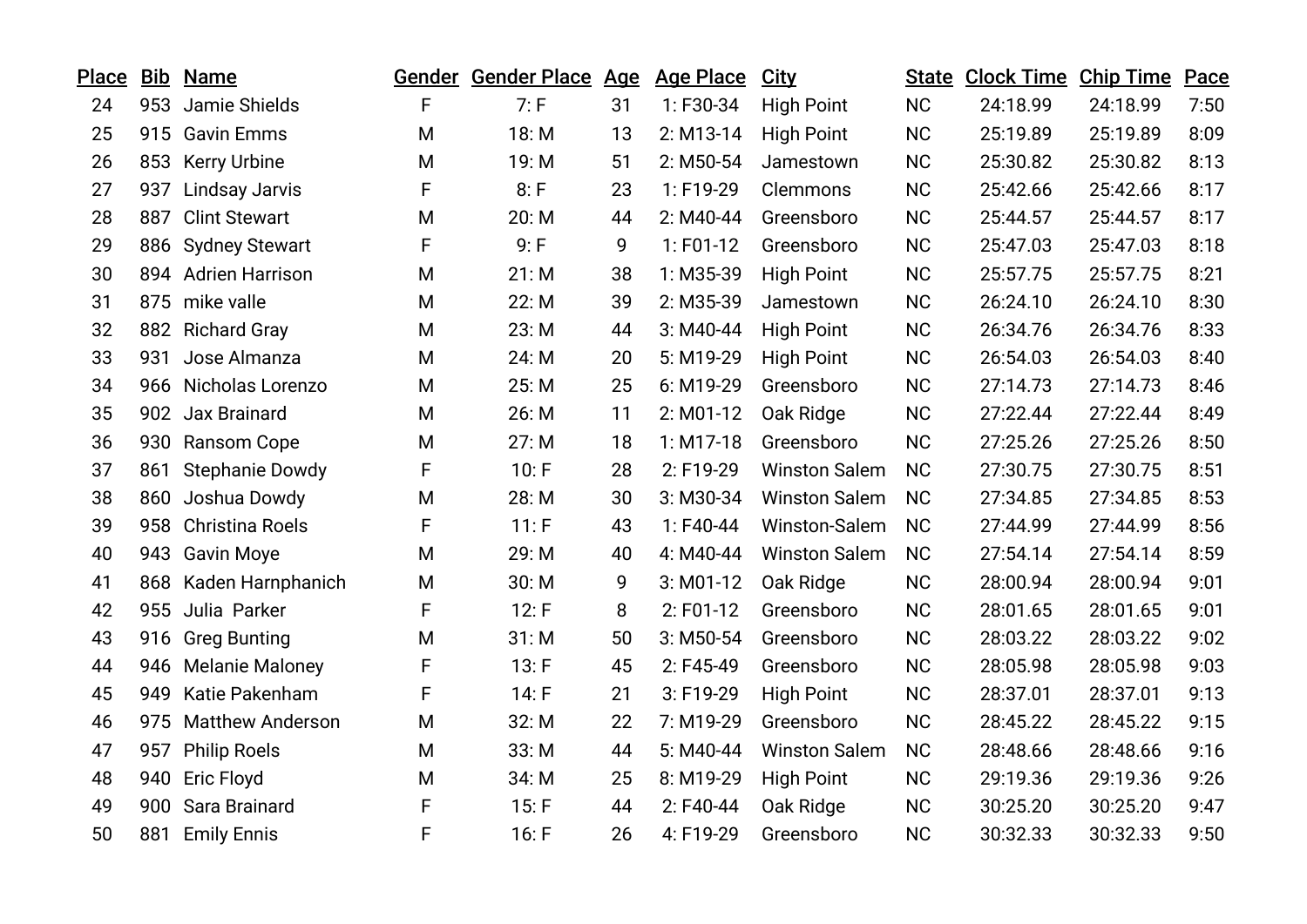| <b>Place</b> | Bib | <b>Name</b>              |             | Gender Gender Place Age |    | <b>Age Place</b> | City                    | <b>State</b> | <b>Clock Time Chip Time</b> |          | Pace  |
|--------------|-----|--------------------------|-------------|-------------------------|----|------------------|-------------------------|--------------|-----------------------------|----------|-------|
| 51           |     | 982 Jeremy Seay          | M           | 35: M                   | 35 | 3: M35-39        | Asheboro                | <b>NC</b>    | 30:42.64                    | 30:42.64 | 9:53  |
| 52           | 880 | <b>Shawn Momtahen</b>    | M           | 36: M                   | 73 | $1: M70-74$      | Greensboro              | <b>NC</b>    | 30:44.17                    | 30:44.17 | 9:54  |
| 53           |     | 870 RICK SCHROEDER       | M           | 37: M                   | 55 | 1: M55-59        | Archdale                | <b>NC</b>    | 31:07.85                    | 31:07.85 | 10:01 |
| 54           |     | 974 Pete Farneti         | M           | 38: M                   | 47 | 2: M45-49        | Greensboro              | <b>NC</b>    | 31:23.69                    | 31:23.69 | 10:06 |
| 55           |     | 945 Reagan Henley        | F           | 17: F                   | 11 | $3:$ F01-12      | Sophia                  | <b>NC</b>    | 31:28.49                    | 31:28.49 | 10:08 |
| 56           | 877 | Jon Kesler               | M           | 39: M                   | 64 | $2: M60-64$      | <b>GREENSBORO</b>       | <b>NC</b>    | 31:34.58                    | 31:34.58 | 10:10 |
| 57           |     | 944 Rachel Henley        | F           | 18: F                   | 37 | 3: F35-39        | Sophia                  | <b>NC</b>    | 31:36.27                    | 31:36.27 | 10:10 |
| 58           |     | 988 Casey Ray            | M           | 40: M                   | 45 | $3: M45-49$      | <b>Browns Summit</b>    | <b>NC</b>    | 31:47.13                    | 31:47.13 | 10:14 |
| 59           | 901 | <b>Bridget Brainard</b>  | F           | 19: F                   | 9  | 4: F01-12        | Oak Ridge               | <b>NC</b>    | 31:57.86                    | 31:57.86 | 10:17 |
| 60           | 990 | Kayleb Ray               | M           | 41: M                   | 13 | $3: M13-14$      | <b>Browns Summit NC</b> |              | 32:11.00                    | 32:11.00 | 10:22 |
| 61           | 867 | Thongchai Harnphanich    | M           | 42: M                   | 49 | 4: M45-49        | Oak Ridge               | <b>NC</b>    | 32:31.54                    | 32:31.54 | 10:28 |
| 62           |     | 876 meri amweg           | $\mathsf F$ | 20: F                   | 42 | $3:$ F40-44      | Jamestown               | <b>NC</b>    | 32:55.58                    | 32:55.58 | 10:36 |
| 63           | 981 | Joshua Weiss             | M           | 43: M                   | 24 | 9: M19-29        | Greensboro              | <b>NC</b>    | 33:00.81                    | 33:00.81 | 10:38 |
| 64           |     | 914 Robert Emms          | M           | 44: M                   | 43 | 6: M40-44        | <b>High Point</b>       | <b>NC</b>    | 33:27.47                    | 33:27.47 | 10:46 |
| 65           |     | 862 Josie Cothran        | $\mathsf F$ | 21: F                   | 40 | 4: F40-44        | Jamestown               | <b>NC</b>    | 33:44.12                    | 33:44.12 | 10:52 |
| 66           |     | 863 Matt Cothran         | M           | 45: M                   | 39 | 4: M35-39        | Jamestown               | <b>NC</b>    | 33:44.24                    | 33:44.24 | 10:52 |
| 67           |     | 934 Samantha Zawistowski | F           | 22: F                   | 42 | 5: F40-44        | Greensboro              | <b>NC</b>    | 33:56.94                    | 33:56.94 | 10:56 |
| 68           |     | 935 Skylar Zawistowski   | M           | 46: M                   | 14 | 4: M13-14        | Greensboro              | <b>NC</b>    | 33:57.05                    | 33:57.05 | 10:56 |
| 69           | 908 | Angela Polzella          | F           | 23: F                   | 43 | $6:$ F40-44      | Kernersville            | <b>NC</b>    | 34:14.49                    | 34:14.49 | 11:01 |
| 70           |     | 872 Amber Farthing       | F           | 24: F                   | 38 | 4: F35-39        | <b>Bear Creek</b>       | <b>NC</b>    | 34:15.06                    | 34:15.06 | 11:01 |
| 71           |     | 950 Karin Pakenham       | F           | 25: F                   | 55 | $1:$ F55-59      | <b>High Point</b>       | <b>NC</b>    | 34:57.20                    | 34:57.20 | 11:15 |
| 72           | 878 | MICHELLE CHATMAN         | F           | 26: F                   | 59 | 2: F55-59        | Gibsonville             | <b>NC</b>    | 35:12.89                    | 35:12.89 | 11:20 |
| 73           |     | 883 Tricia Gray          | F           | 27: F                   | 42 | 7: F40-44        | <b>High Point</b>       | <b>NC</b>    | 36:25.91                    | 36:25.91 | 11:44 |
| 74           |     | 920 Veronica Coppola     | F           | 28: F                   | 40 | 8: F40-44        | <b>High Point</b>       | <b>NC</b>    | 36:49.46                    | 36:49.46 | 11:51 |
| 75           |     | 897 Leslie Harrison      | F           | 29: F                   | 40 | 9: F40-44        | <b>High Point</b>       | <b>NC</b>    | 37:01.68                    | 37:01.68 | 11:55 |
| 76           |     | 871 Lisa Kershner Urbine | F           | 30: F                   | 57 | $3:$ F55-59      | Jamestown               | <b>NC</b>    | 37:10.96                    | 37:10.96 | 11:58 |
| 77           |     | 926 Kaz Chhan-Kong       | M           | 47: M                   | 19 | 10: M19-29       | <b>High Point</b>       | <b>NC</b>    | 37:45.04                    | 37:45.04 | 12:09 |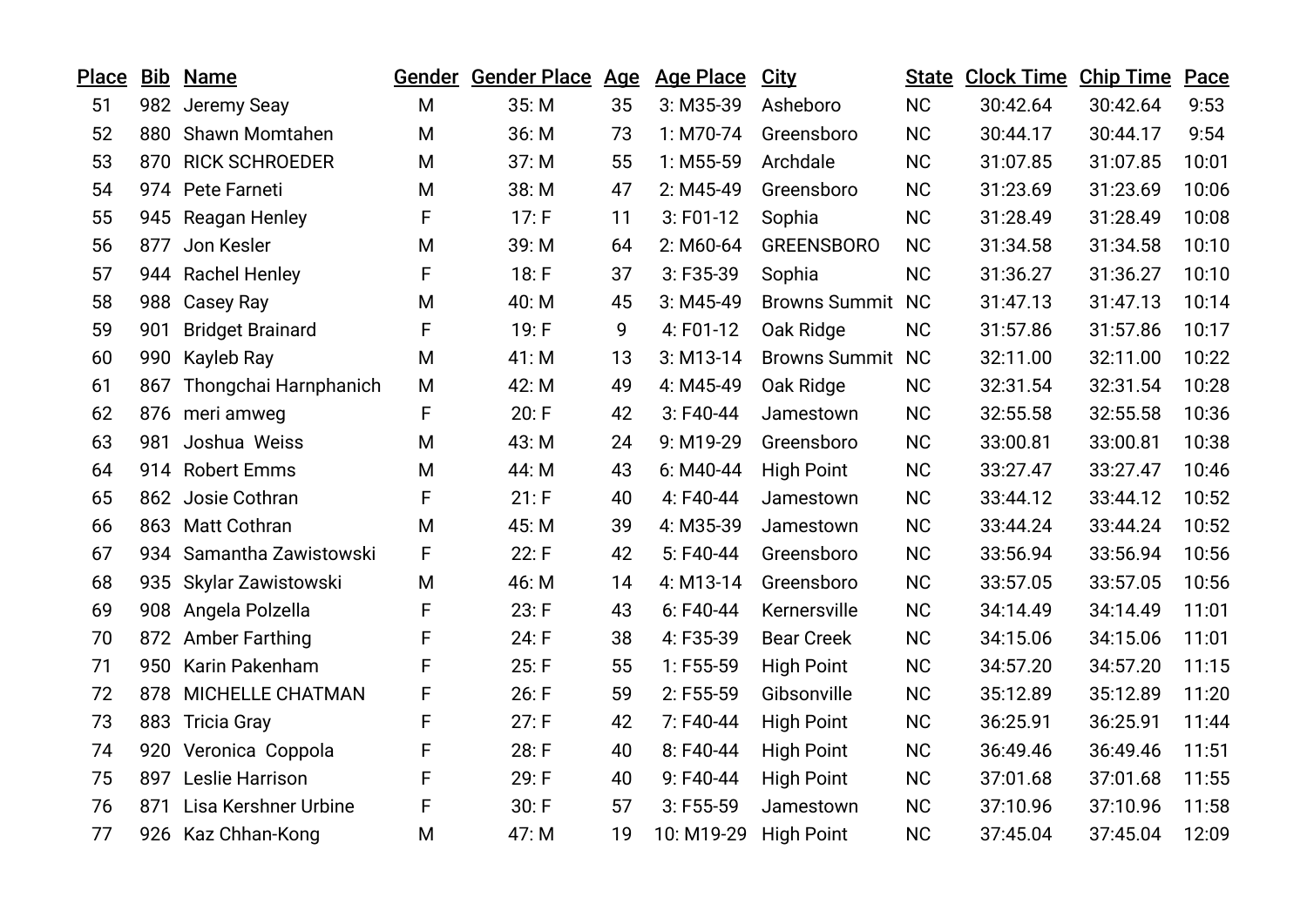| Bib |                     |                                                                                                                                                                                                                                                                                                                                                                                                                                                                |       |                | <b>Age Place</b>                  | <b>City</b>        | <b>State</b> |          |          | Pace                        |
|-----|---------------------|----------------------------------------------------------------------------------------------------------------------------------------------------------------------------------------------------------------------------------------------------------------------------------------------------------------------------------------------------------------------------------------------------------------------------------------------------------------|-------|----------------|-----------------------------------|--------------------|--------------|----------|----------|-----------------------------|
| 979 |                     | F                                                                                                                                                                                                                                                                                                                                                                                                                                                              | 31: F | 46             | $3:$ F45-49                       | Greensboro         | <b>NC</b>    | 38:11.31 | 38:11.31 | 12:18                       |
|     |                     | M                                                                                                                                                                                                                                                                                                                                                                                                                                                              | 48: M | 32             | 4: M30-34                         | Asheboro           | <b>NC</b>    | 39:01.81 | 39:01.81 | 12:34                       |
|     |                     | M                                                                                                                                                                                                                                                                                                                                                                                                                                                              | 49: M | 37             | 5: M35-39                         | Jamestown          | <b>NC</b>    | 39:18.04 | 39:18.04 | 12:39                       |
|     |                     | M                                                                                                                                                                                                                                                                                                                                                                                                                                                              | 50: M | 50             | 4: M50-54                         | Walkertown         | <b>NC</b>    | 40:02.30 | 40:02.30 | 12:53                       |
|     |                     | F                                                                                                                                                                                                                                                                                                                                                                                                                                                              | 32: F | 36             | 5: F35-39                         | Colfax             | <b>NC</b>    | 40:56.36 | 40:56.36 | 13:11                       |
|     |                     | F                                                                                                                                                                                                                                                                                                                                                                                                                                                              | 33: F | 43             | 10: F40-44                        | Gibsonville        | <b>NC</b>    | 41:41.03 | 41:41.03 | 13:25                       |
|     |                     | F                                                                                                                                                                                                                                                                                                                                                                                                                                                              | 34: F | 48             | 4: F45-49                         | Gibsonville        | <b>NC</b>    | 41:41.98 | 41:41.98 | 13:25                       |
| 921 | Laura Slivka        | F                                                                                                                                                                                                                                                                                                                                                                                                                                                              | 35: F | 64             | 1:F60-64                          | Lexington          | <b>NC</b>    | 42:17.99 | 42:17.99 | 13:37                       |
|     |                     | F                                                                                                                                                                                                                                                                                                                                                                                                                                                              | 36: F | 44             | 11: F40-44                        | Greensboro         | <b>NC</b>    | 44:28.50 | 44:28.50 | 14:19                       |
|     |                     | M                                                                                                                                                                                                                                                                                                                                                                                                                                                              | 51: M | 23             | 11: M19-29                        | Greensboro         | <b>NC</b>    | 44:46.59 | 44:46.59 | 14:25                       |
|     |                     | M                                                                                                                                                                                                                                                                                                                                                                                                                                                              | 52: M | 19             | 12: M19-29                        | Greensboro         | <b>NC</b>    | 44:47.18 | 44:47.18 | 14:25                       |
|     |                     | M                                                                                                                                                                                                                                                                                                                                                                                                                                                              | 53: M | 33             | 5: M30-34                         | <b>Trinity</b>     | <b>NC</b>    | 44:48.63 | 44:48.63 | 14:25                       |
|     |                     | M                                                                                                                                                                                                                                                                                                                                                                                                                                                              | 54: M | 40             | 7: M40-44                         | <b>GREENSBORO</b>  | <b>NC</b>    | 45:17.91 | 45:17.91 | 14:35                       |
|     |                     | M                                                                                                                                                                                                                                                                                                                                                                                                                                                              | 55: M | 38             | 6: M35-39                         | <b>High Point</b>  | <b>NC</b>    | 45:48.21 | 45:48.21 | 14:45                       |
|     |                     | M                                                                                                                                                                                                                                                                                                                                                                                                                                                              | 56: M | 35             | 7: M35-39                         | <b>Walnut Cove</b> | <b>NC</b>    | 48:56.39 | 48:56.39 | 15:45                       |
|     |                     | M                                                                                                                                                                                                                                                                                                                                                                                                                                                              | 57: M | 35             | 8: M35-39                         | <b>High Point</b>  | <b>NC</b>    | 49:08.13 | 49:08.13 | 15:49                       |
|     |                     | M                                                                                                                                                                                                                                                                                                                                                                                                                                                              | 58: M | 27             | 13: M19-29                        | Greensboro         | <b>NC</b>    | 50:59.48 | 50:59.48 | 16:25                       |
| 907 | Kiahna Shaffer      | F                                                                                                                                                                                                                                                                                                                                                                                                                                                              | 37: F | 9              | $5: F01-12$                       | Landis             | <b>NC</b>    | 52:55.94 | 52:55.94 | 17:02                       |
| 991 | <b>Kim Mullins</b>  | F                                                                                                                                                                                                                                                                                                                                                                                                                                                              | 38: F | 39             | 6: F35-39                         | <b>Trinity</b>     | <b>NC</b>    | 52:56.98 | 52:56.98 | 17:03                       |
|     |                     | F                                                                                                                                                                                                                                                                                                                                                                                                                                                              | 39: F | 36             | 7: F35-39                         | <b>High Point</b>  | <b>NC</b>    | 53:00.15 | 53:00.15 | 17:04                       |
|     |                     | F                                                                                                                                                                                                                                                                                                                                                                                                                                                              | 40: F | 58             | 4: F55-59                         | Landis             | <b>NC</b>    | 53:05.54 | 53:05.54 | 17:05                       |
|     |                     | F                                                                                                                                                                                                                                                                                                                                                                                                                                                              | 41: F | 38             | 8: F35-39                         | <b>High Point</b>  | <b>NC</b>    | 53:09.30 | 53:09.30 | 17:07                       |
| 941 | <b>Greg Mullins</b> | M                                                                                                                                                                                                                                                                                                                                                                                                                                                              | 59: M | 39             | 9: M35-39                         | <b>Trinity</b>     | <b>NC</b>    | 53:12.89 | 53:12.89 | 17:08                       |
| 919 | <b>Kelly Hughes</b> | F                                                                                                                                                                                                                                                                                                                                                                                                                                                              | 42: F | 42             | 12: F40-44                        | <b>Trinity</b>     | <b>NC</b>    | 53:42.50 | 53:42.50 | 17:17                       |
| 899 | <b>Emily Self</b>   | F                                                                                                                                                                                                                                                                                                                                                                                                                                                              | 43: F | 29             | 5: F19-29                         | <b>Trinity</b>     | <b>NC</b>    | 53:42.84 | 53:42.84 | 17:17                       |
| 903 |                     | F                                                                                                                                                                                                                                                                                                                                                                                                                                                              | 44: F | $\overline{7}$ | 6: F01-12                         | Oak Ridge          | <b>NC</b>    | 53:48.34 | 53:48.34 | 17:19                       |
| 971 | <b>Raelyn Smith</b> | F                                                                                                                                                                                                                                                                                                                                                                                                                                                              | 45: F | 8              | $7: F01-12$                       | Thomasville        | <b>NC</b>    | 53:57.21 | 53:57.21 | 17:22                       |
|     |                     | <b>Name</b><br>Chris Wangelin<br>980<br>Erik Anderson<br>854 Daniel Cline<br>983 James Pauley<br>905 Joanna Joanna Castillo<br>962 Amanda Troxler<br>963 Donna Urquhart<br>997 Sarah Mason<br>924 Ivan Rivas-Saenz<br>929 Jeronimo Cruz-Reyes<br>898 Jeremy Self<br>923 Trampus Dowdle<br>995 JOHN DOE<br>866 Matthew LeClaire<br>996 Ellie Dunia<br>932 Ethan Fields<br>984 Lacey Tompkins<br>906 Dawn Tompkins<br>985 Britney Martin<br><b>Alex Brainard</b> |       |                | Gender Gender Place<br><u>Age</u> |                    |              |          |          | <b>Clock Time Chip Time</b> |